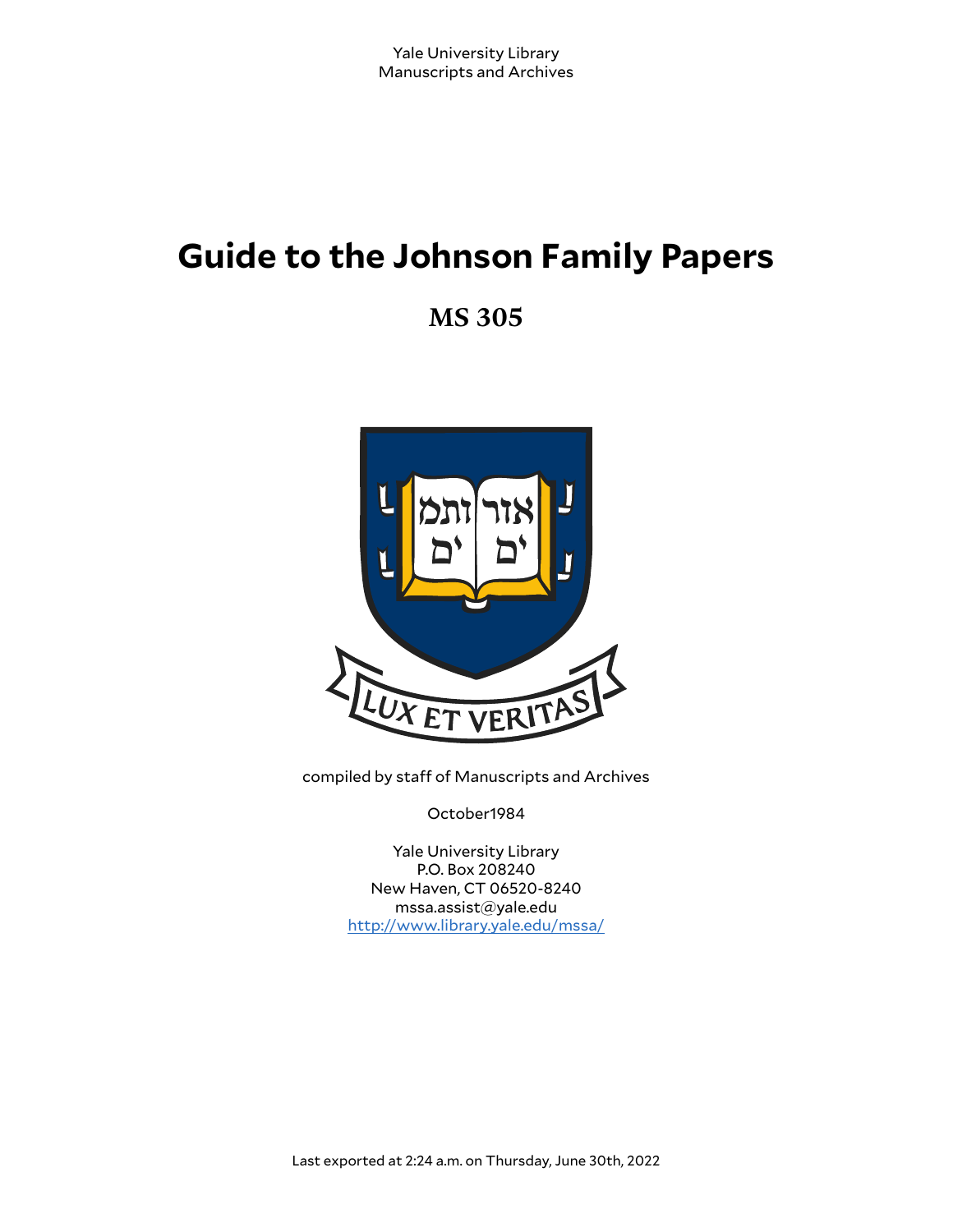# **Table of Contents**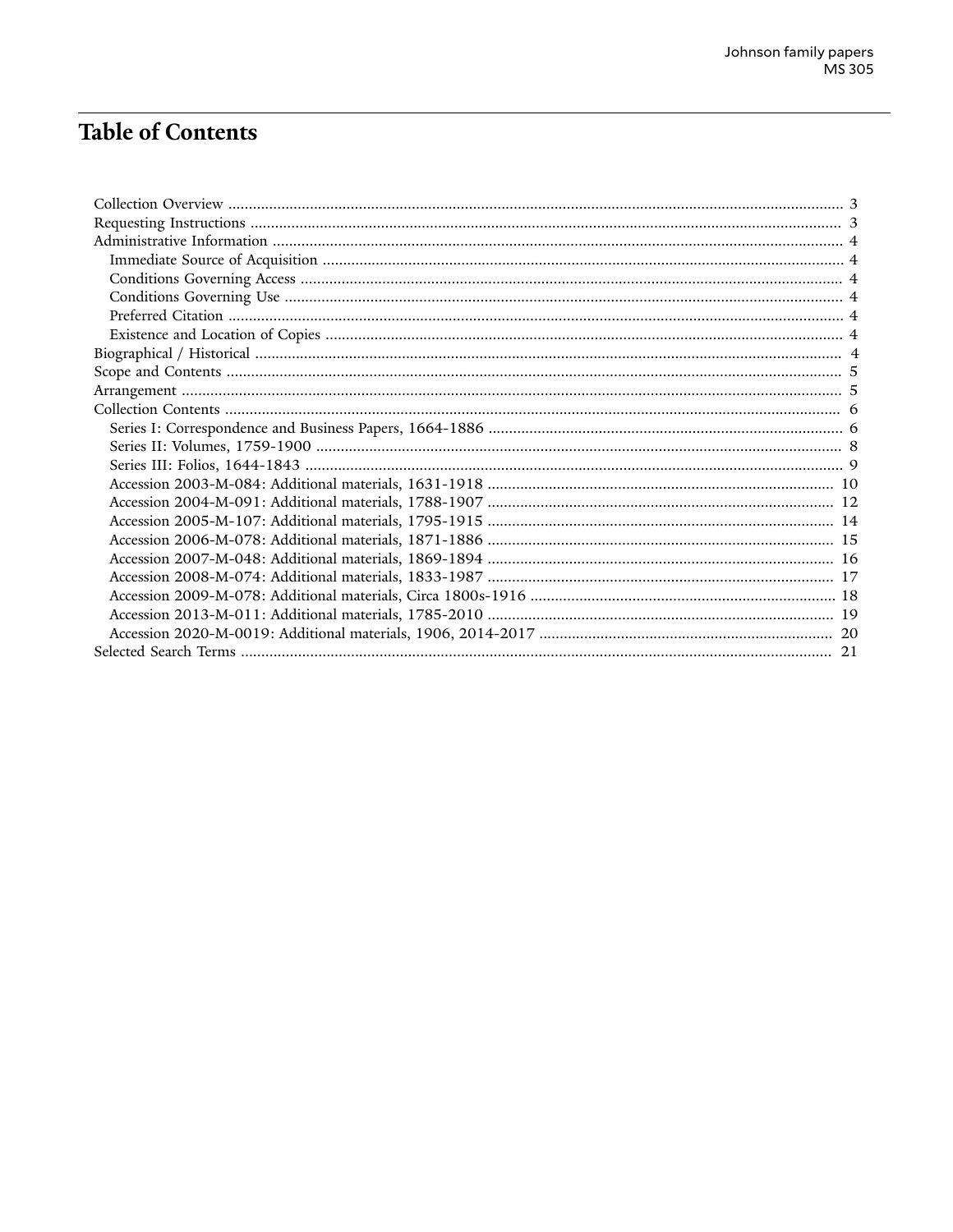### <span id="page-2-0"></span>**Collection Overview**

**REPOSITORY:** Manuscripts and Archives Yale University Library P.O. Box 208240 New Haven, CT 06520-8240 mssa.assist@yale.edu <http://www.library.yale.edu/mssa/>

**CALL NUMBER:** MS 305

**CREATOR:** Johnson family

**TITLE:** Johnson family papers

**DATES:** 1631-2017

**BULK DATES:** 1631–1918

- **PHYSICAL DESCRIPTION:** 31.42 linear feet (48 boxes)
	- **LANGUAGE:** English

**SUMMARY:** The papers consist of correspondence, papers, volumes, deeds, and other material documenting several generations of the Johnson family of Connecticut and New York. Samuel Johnson (1696-1772), William Samuel Johnson (1727-1819), William Samuel Johnson (1795-1883), and Samuel William Johnson (1828-1895) are prominent figures in the papers. The correspondence of William Livingston (1723-1790) and Noah Welles (1718-1776) is also arranged in the papers. In addition to extensive correspondence between Johnson family members, the papers contain material relating to Connecticut and New York politics in the colonial and Revolutionary War periods, and religion, land development, and Indian affairs in the nineteenth century. Additions to the papers include family correspondence, sketchbooks of Katharine Livingston Bayard Johnson, a diary and account books of Sarah Dwight Woolsey Johnson, photographs of New Haven, Yale University, Connecticut towns, and cemeteries in Connecticut and Massachusetts by Robert Bayard Severy; Livington family genealogy, by Margaret S. Rutgers; multi-generational account book; and letters to Anna Muirson Johnson Bellamy after the death of her sister, Katharine Livingston Bayard Johnson. Also includes photographs of eighteenth-century documents related to William Samuel Johnson. The originals of these documents, all of which are in the public domain, were donated to Columbia University.

**ONLINE FINDING AID:** To cite or bookmark this finding aid, please use the following link: [https://](https://hdl.handle.net/10079/fa/mssa.ms.0305) [hdl.handle.net/10079/fa/mssa.ms.0305](https://hdl.handle.net/10079/fa/mssa.ms.0305)

#### <span id="page-2-1"></span>**Requesting Instructions**

To request items from this collection for use in the Manuscripts and Archives reading room, please use the request links in the HTML version of this finding aid, available at [https://hdl.handle.net/10079/fa/](https://hdl.handle.net/10079/fa/mssa.ms.0305) [mssa.ms.0305](https://hdl.handle.net/10079/fa/mssa.ms.0305).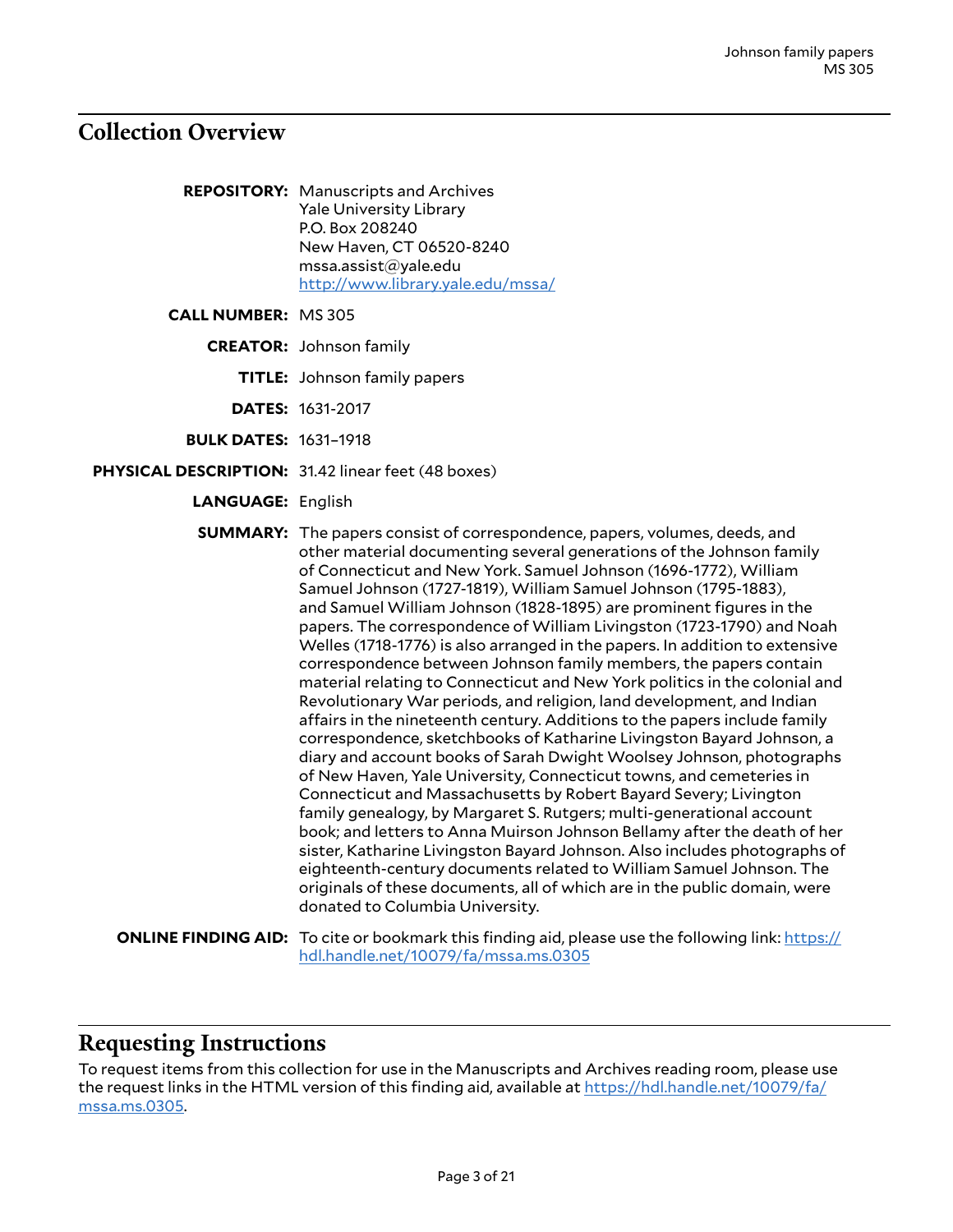To order reproductions from this collection, please go to [http://www.library.yale.edu/mssa/](http://www.library.yale.edu/mssa/ifr_copy_order.html) [ifr\\_copy\\_order.html.](http://www.library.yale.edu/mssa/ifr_copy_order.html) The information you will need to submit an order includes: the collection call number, collection title, series or accession number, box number, and folder number or name.

Key to the container abbreviations used in the PDF finding aid:

b. box

f. folder

# <span id="page-3-0"></span>**Administrative Information**

### <span id="page-3-1"></span>**Immediate Source of Acquisition**

Gift of Geraldine, Ethel, and Lawrence J. Carmalt, 1984. Gift of Robert Bayard Severy, 2003-2006. Gift of Donald Severy, Robert Bayard Severy, and Arabella Olander, 2008, 2009 and 2012. Gift of Robert Bayard Severy, 2019.

### <span id="page-3-2"></span>**Conditions Governing Access**

The materials are open for research.

### <span id="page-3-3"></span>**Conditions Governing Use**

Copyright status for collection materials is unknown, though much of the material in this collection is likely in the public domain. Transmission or reproduction of materials protected by U.S. Copyright Law (Title 17, U.S.C.) beyond that allowed by fair use requires the written permission of the copyright owners. Works not in the public domain cannot be commercially exploited without permission of the copyright owners. Responsibility for any use rests exclusively with the user.

# <span id="page-3-4"></span>**Preferred Citation**

Johnson Family Papers (MS 305). Manuscripts and Archives, Yale University Library.

### <span id="page-3-5"></span>**Existence and Location of Copies**

The correspondence of William Livingston to Noah Welles is also available on microfilm (340 frames on 1 reel, 35mm.) from Manuscripts and Archives, Yale University Library, at cost. Order no. HM14.

# <span id="page-3-6"></span>**Biographical / Historical**

*Johnson, Samuel (1696-1772)*: Connecticut clergyman, and educator, first and founding president of the King's (later Columbia) College. Born in Guilford, Connecticut, entered Yale College in 1710. Graduated in 1714. Ordained a minister in 1720 in the Congregational church, beginning his parish work in West Haven, Connecticut. Resigned from that position in 1723, and was ordained a minister of the Episcopal Church during the sojourn in Great Britain, where he was awarded the degree of MA from both Oxford and Cambridge. Following his return, became the rector of the church in Stratford, Connecticut. During the residence at Stratford, Johnson wrote several treatises, published by Benjamin Franklin and used as textbooks at the University of Pennsylvania. In 1743 he was awarded the degree of D. D. from Oxford. In 1754 moved to New York City at the solicitation of the trustees of the new King's College to become the president of the school. Resigned in 1763, returning to his old parish as rector in 1764. Died at Stratford, Connecticut.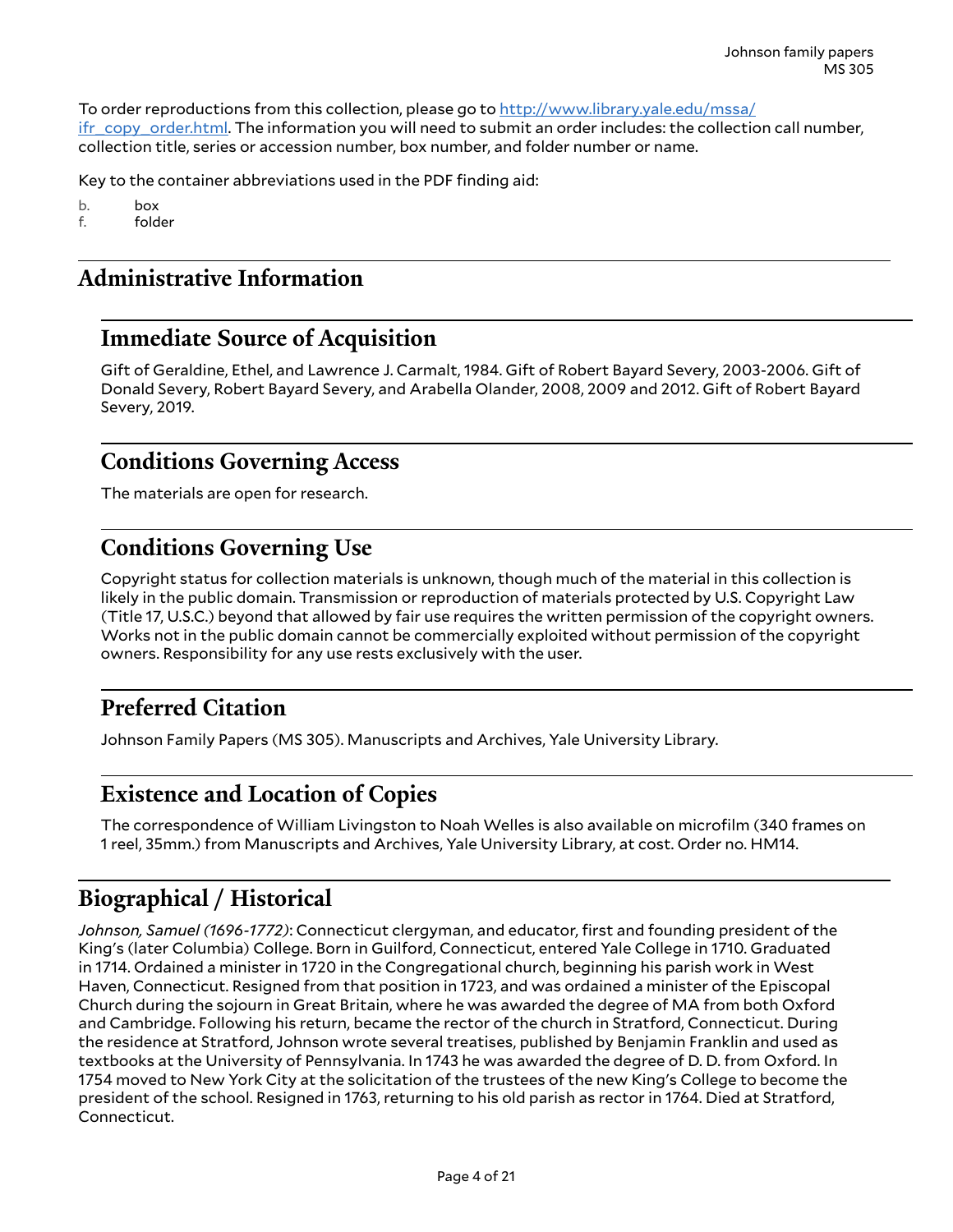*Johnson, William Samuel (1727-1819)*: Connecticut statesman, attorney, judge and educator. First president of the Columbia College (now University) in New York, New York. Born in Stratford, Connecticut, of Samuel Johnson and his mother, daughter of Col. Richard Floyd. Graduated from Yale with the A.B. in 1744 at the age of seventeen. Following his graduation, pursued theological studies as a "scholar of the house" under Dean Berkeley, after which decided to become a lawyer, enrolling in the course of studies for MA degree at Harvard College on May 30, 1747. He attained a high standing in his profession as he was always secured as counsel in both religious controversies and juridical disputes of the Connecticut colony, for which he was called "the father of the bar in Connecticut."

Representative to Connecticut's general assembly from Stratford (elected in 1761, 1765, and 1772), and from the state of Connecticut to the Stamp Act Congress in 1765. Selected as a special envoy to Great Britain in 1766 representing the colony's land title claims. In 1772, one of the judges of the superior court of Connecticut. A delegate at the Continental congress, and leader of the Connecticut delegation to the Constitutional Convention of 1787. First president of Columbia (former King's) College (1792-1800).

*Johnson, William Samuel (1795-1883)* and *Samuel William Johnson (1828-1895)*, father and son, were land office proprietors in Cattaraugus, New York.

# <span id="page-4-0"></span>**Scope and Contents**

The papers consist of correspondence, papers, volumes, deeds, and other material documenting several generations of the Johnson family of Connecticut and New York. Samuel Johnson (1696-1772), William Samuel Johnson (1727-1819), William Samuel Johnson (1795-1883), and Samuel William Johnson (1828-1895) are prominent figures in the papers. The correspondence of William Livingston (1723-1790) and Noah Welles (1718-1776) is also arranged in the papers. In addition to extensive correspondence between Johnson family members, the papers contain material relating to Connecticut and New York politics in the colonial and Revolutionary War periods, and religion, land development, and Indian affairs in the nineteenth century. Additions to the papers include family correspondence, sketchbooks of Katharine Livingston Bayard Johnson, a diary and account books of Sarah Dwight Woolsey Johnson, photographs of New Haven, Yale University, Connecticut towns, and cemeteries in Connecticut and Massachusetts by Robert Bayard Severy; Livington family genealogy, by Margaret S. Rutgers; multi-generational account book; and letters to Anna Muirson Johnson Bellamy after the death of her sister, Katharine Livingston Bayard Johnson. Also includes photographs of eighteenth-century documents related to William Samuel Johnson. The originals of these documents, all of which are in the public domain, were donated to Columbia University.

### <span id="page-4-1"></span>**Arrangement**

Arranged in three series and nine additions: Series I. Correspondence and Business Papers, 1664-1886. Series II. Volumes, 1759-1900. Series III. Folios, 1644-1843.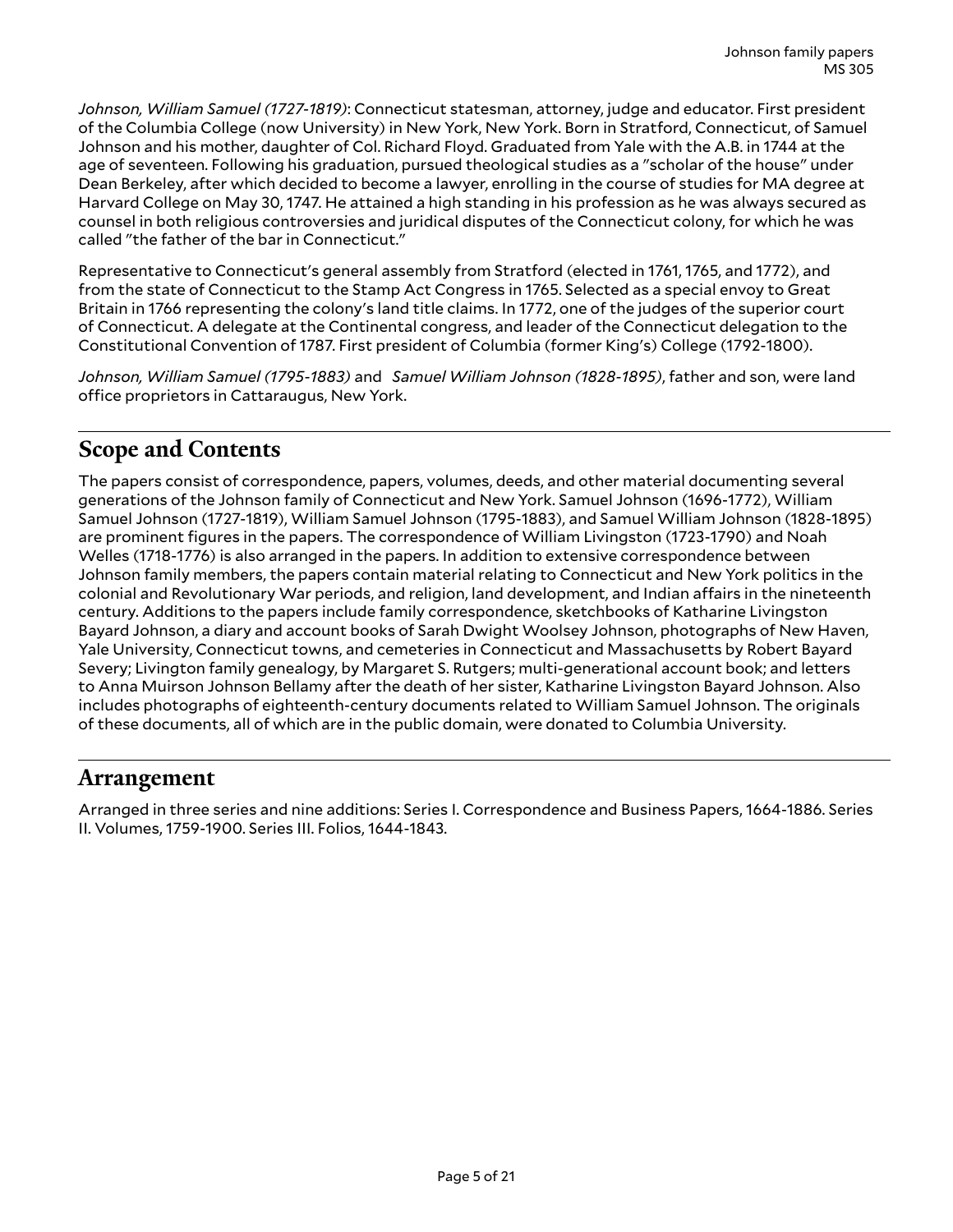# <span id="page-5-1"></span><span id="page-5-0"></span>**Collection Contents Series I: Correspondence and Business Papers, 1664-1886**

This series is arranged in three sections: Chronological, Deeds, and Select. Chronological and Deeds are arranged in chronological order.

Series I contains the personal letters, financial papers, and other materials of several Johnson family members and unrelated individuals. Among the earliest Johnson family letters are those of Robert Charles Johnson (1766-1806), which include information on Florida property ventures (circa 1780-1810). Family members frequently maintained a regular and lengthy correspondence with their relatives. William Samuel Johnson (1795-1883) began writing his sister Ann while at Yale College in 1812, and the pair continued to exchange letters for many years. Similarly, William Samuel Johnson corresponded with his father, Samuel William Johnson (1761-1846) from the 1820s through 1846. Other prominent figures in the network of family correspondents include: Laura Woolsey Johnson, wife of William Samuel Johnson, and Samuel Johnson (1696-1772) and William Samuel Johnson (1727-1819). Material in the Chronological section documents the personal thoughts and activities of family members from the 1760s through the 1880s, and also includes much information on the business interests of individuals.

Deeds contain several hundred deeds relating to Johnson family members in Connecticut and elsewhere from 1664-1776.

Select files consist of the correspondence of Samuel Johnson and George Berkeley, 1756-1767, and other papers, 1733-1737. The correpondence of William Livingston (1723-1790) and Noah Welles (1718-1776) is also arranged in this section. Both men were in the Yale College Class of 1741. Livingston served as the first governor of New Jersey and Welles was a Congregational Church minister in Stanford, Connecticut. In letters written from 1742-1768 Livingston addresses Welles as a friend and discusses many events in his personal and professional life.

|                | Chronological                   |                                       |
|----------------|---------------------------------|---------------------------------------|
| b. 1, f. 1-11  | 1785 July-1822 December         | 1785 July-1822<br>December            |
| b. 2, f. 12-19 | 1823 January-1827 August        | 1823<br>January-1827<br>August        |
| b. 3, f. 20-27 | 1827 September-1831 December    | 1827<br>September-1831<br>December    |
| b. 4, f. 28-37 | 1832 January 18-1839 August 21  | 1832 January<br>18-1839 August<br>21  |
| b. 5, f. 38-48 | 1839 October-1844 April 30      | 1839<br>October-1844<br>April 30      |
| b. 6, f. 49-59 | 1844 May 1-1847 January 20      | 1844 May 1-1847<br>January 20         |
| b. 7, f. 60-69 | 1847 August 3-1849 September 22 | 1847 August<br>3-1849<br>September 22 |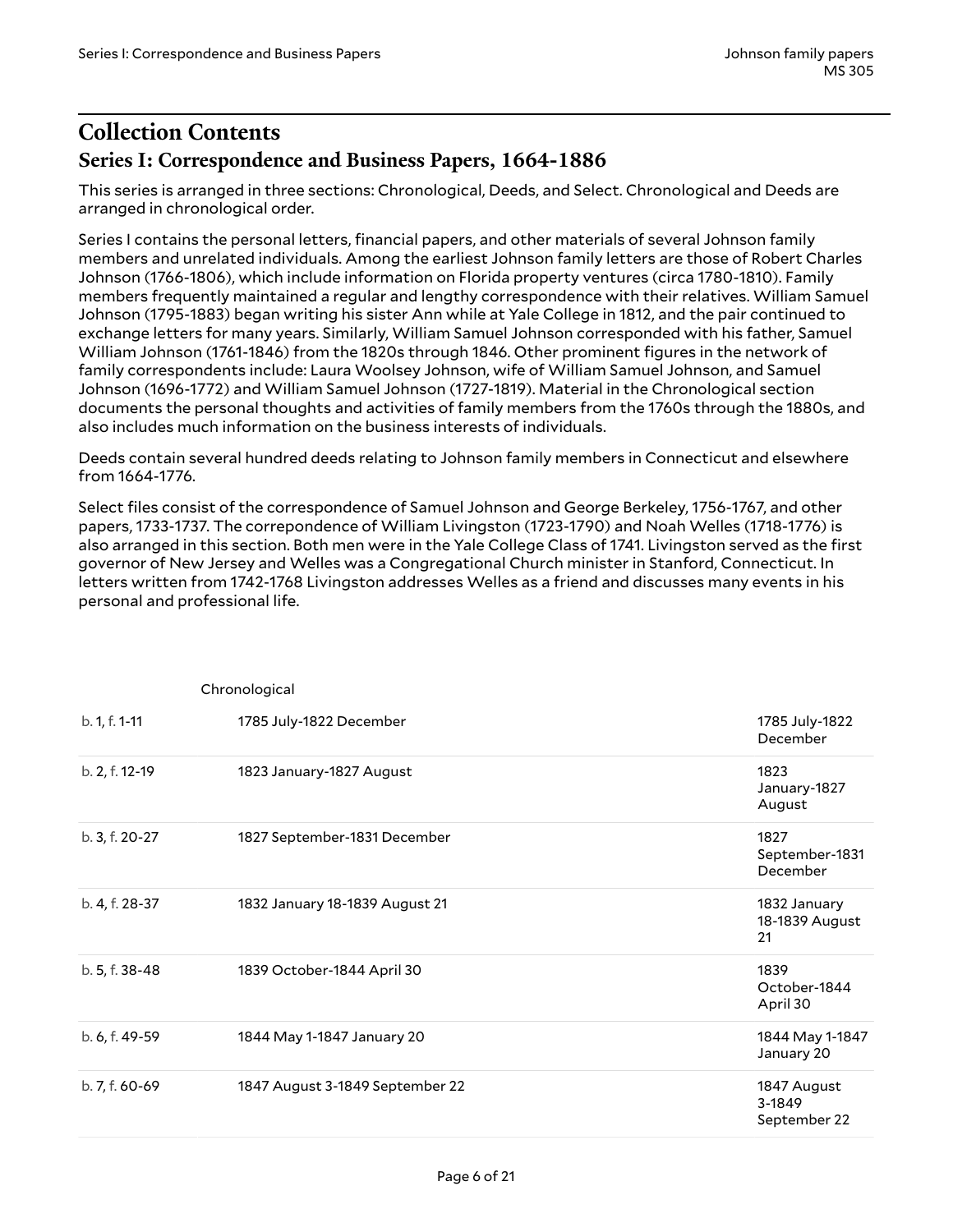#### Chronological (continued)

| b. 8, f. 70-78              | 1849 October 1-1852 December 31                                                                                                                                                                                                  | 1849 October<br>1-1852<br>December 31 |
|-----------------------------|----------------------------------------------------------------------------------------------------------------------------------------------------------------------------------------------------------------------------------|---------------------------------------|
| b. 9, f. 79-88              | 1853 February 9-1855 May 31                                                                                                                                                                                                      | 1853 February<br>9-1855 May 31        |
| b. 10, f. 89-98             | 1855 June 1-1856 December 31                                                                                                                                                                                                     | 1855 June 1-1856<br>December 31       |
| b. 11, f. 99-106            | 1857 January-1858 May 29                                                                                                                                                                                                         | 1857<br>January-1858<br>May 29        |
| b. 12, f. 107-115           | 1858 June 4-1860 June                                                                                                                                                                                                            | 1858 June<br>4-1860 June              |
| b. 13, f. 116-125           | 1860 July-1864 February                                                                                                                                                                                                          | 1860 July-1864<br>February            |
| b. 14, f. 126-137           | 1864 March-1867 May                                                                                                                                                                                                              | 1864<br>March-1867 May                |
| b. 15, f. 138-150           | 1867 June-1886, undated                                                                                                                                                                                                          | 1867 June-1886,<br>undated            |
| b. 16, f. 151-162           | Undated                                                                                                                                                                                                                          | Undated                               |
| b. 17, f. 163-168           | Deeds                                                                                                                                                                                                                            | 1664-1776                             |
|                             | Select                                                                                                                                                                                                                           |                                       |
| b. 18, f. 169-177           | Johnson, Samuel to Berkeley, George<br>A copy of this material is available in digital form from Manuscripts and<br>Archives. Contact Manuscripts and Archives at mssa.assist@yale.edu to<br>request access to the digital copy. | 1733-1789                             |
| b. 19, f.<br>178-185reel 1U | Livingston, William to Welles, Noah<br>This material has been microfilmed. Patrons must use HM 14 instead of the<br>originals.                                                                                                   | 1742-1768                             |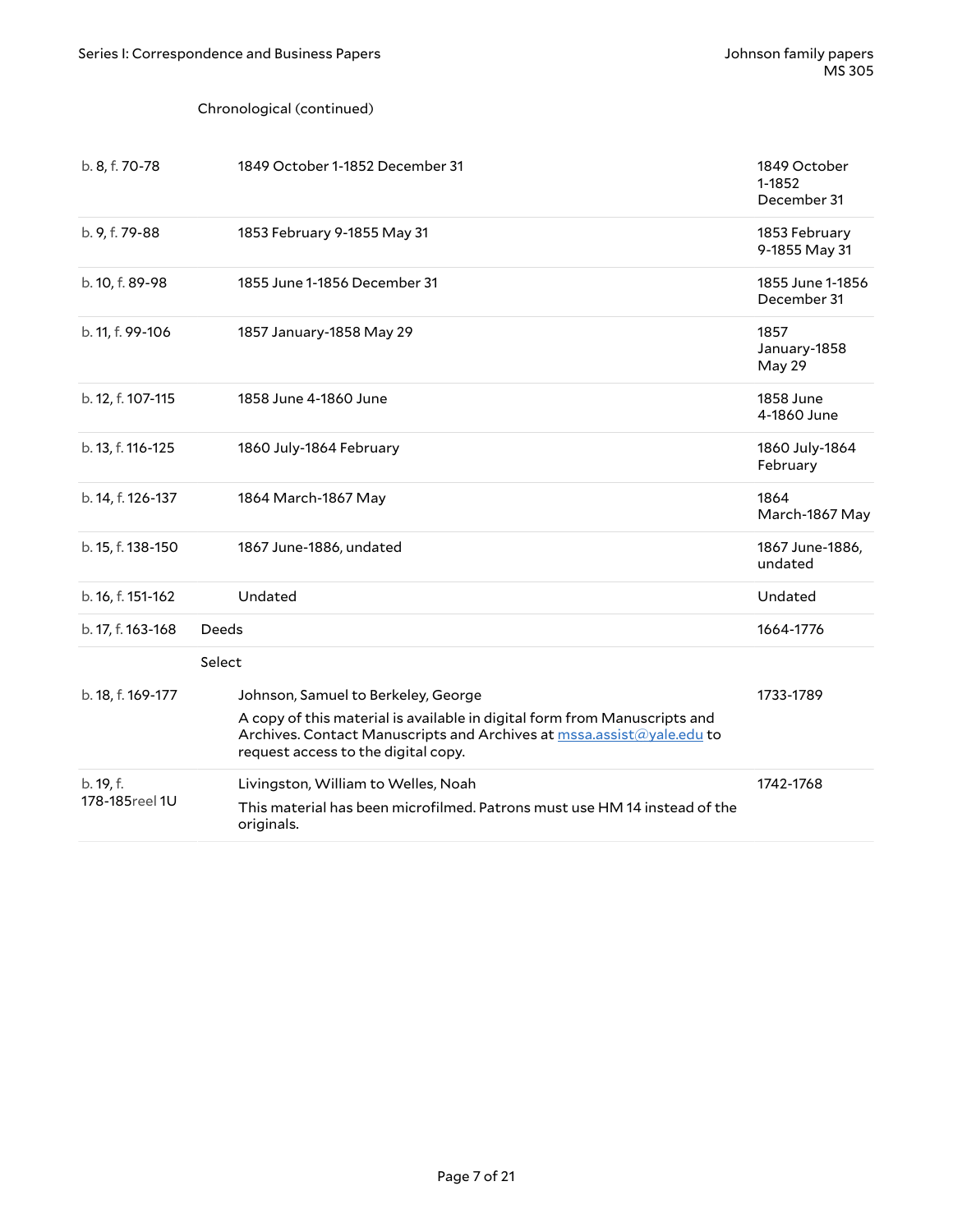### <span id="page-7-0"></span>**Series II: Volumes, 1759-1900**

Johnson, William Samuel

This series is arranged in five sections: Johnson, William Samuel; Johnson, Laura Woolsey; Johnson, Robert Charles; Johnson, Susan Edwards; and Johnson family. Each section is arranged alphabetically by record type. The series contains account books, daybooks, journals, letterbooks, and other items for Johnson family members. The bulk of these items are arranged under the name "Johnson, William Samuel" although certain volumes, such as legal notebooks dated 1759 are generally considered those of one William Samuel Johnson (1727-1819), and other material is more likely related to a later William Samuel Johnson (1795-1883). Volumes of Laura Woolsey Johnson, Robert Charles Johnson, Susan Edward Johnson, and other family members are also arranged in this series.

| b. 20, f. 1     | Account book                                | 1823-1833 |
|-----------------|---------------------------------------------|-----------|
| b. 20, f. 2     | Account book                                | 1823-1859 |
| b. 20, f. 3     | Cost book, legal                            | 1821-1826 |
| b. 21, f. 4     | Daybook                                     | 1825-1833 |
| b. 21, f. 5     | Journal                                     | 1799-1800 |
| b. 21, f. 6     | Ledger                                      | 1821-1842 |
| b. 21, f. 7     | Letterbook                                  | 1851-1855 |
| b. 22, f. 8     | Letterbook                                  | 1829-1837 |
| b. 22, f. 9     | Notebook, legal                             | 1759      |
| b. 23, f. 10    | Notebook, legal                             | 1759      |
| b. 23, f. 11    | Paper: Indian affairs                       | 1830-1840 |
| b. 23, f. 12    | Record book: legal                          | 1806-1822 |
| b. 23, f. 13    | Record book: legal                          | 1830-1832 |
| b. 24, f. 14    | Johnson, Laura Woolsey: diary and notes     | 1861-1900 |
| b. 24, f. 15    | Johnson, Robert Charles: record book, legal | 1790      |
| b. 24, f. 16    | Johnson, Susan Edward: journal              | 1801-1802 |
|                 | Johnson family                              |           |
| b. 24, f. 17-18 | Legal papers                                | undated   |
| b. 24, f. 19    | Miscellanea                                 | undated   |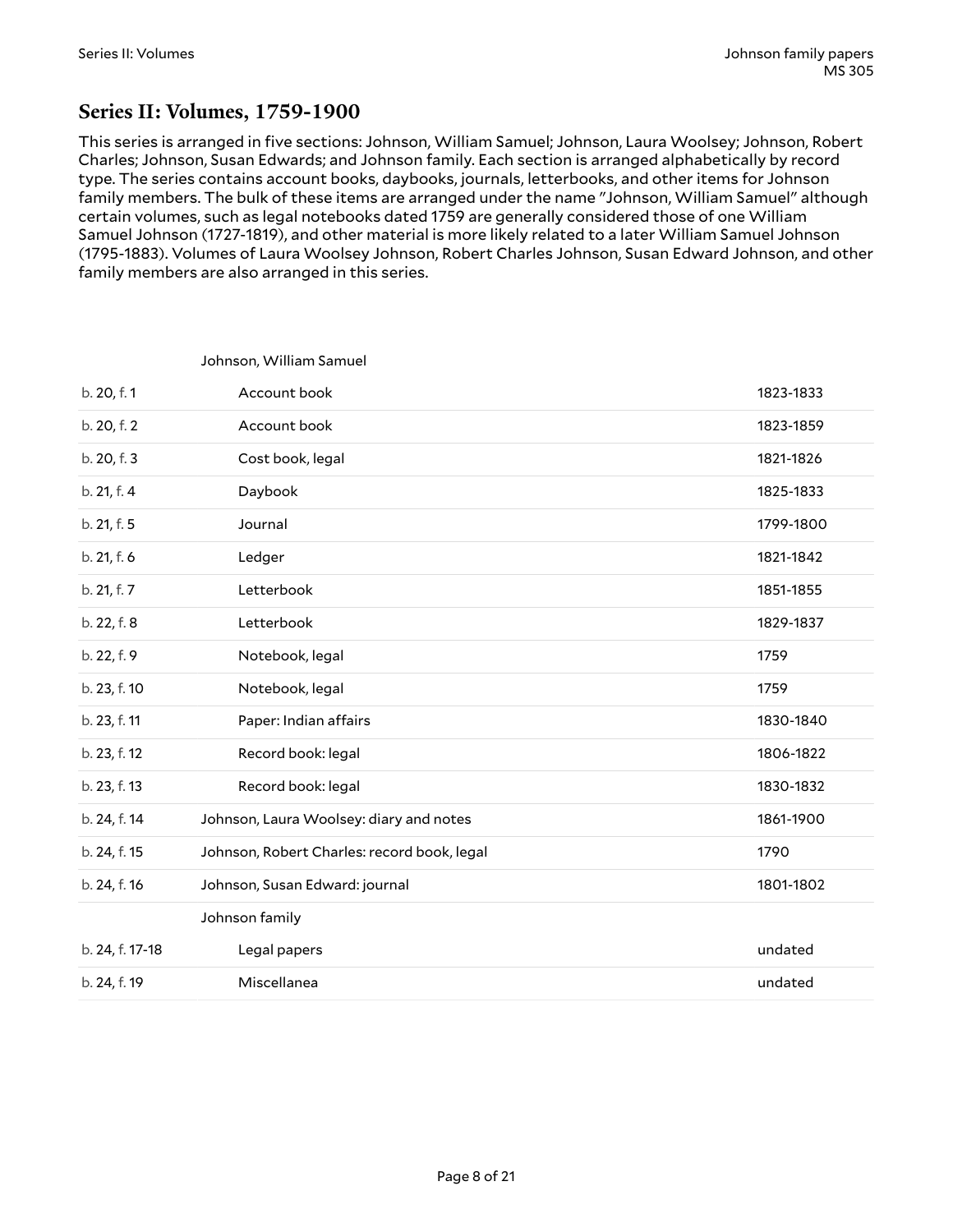### <span id="page-8-0"></span>**Series III: Folios, 1644-1843**

Series III contains many large documents, including deeds, indentures, maps, newspapers, and other papers relating to the Johnson family.

| 25f. 27 | b. 26b. 29, f. 1-13f. Deeds, indentures, maps, and papers | 1644-1843               |
|---------|-----------------------------------------------------------|-------------------------|
| f. 28   | Newspapers, brochure, flyers                              | 1814-1828.<br>1844-1846 |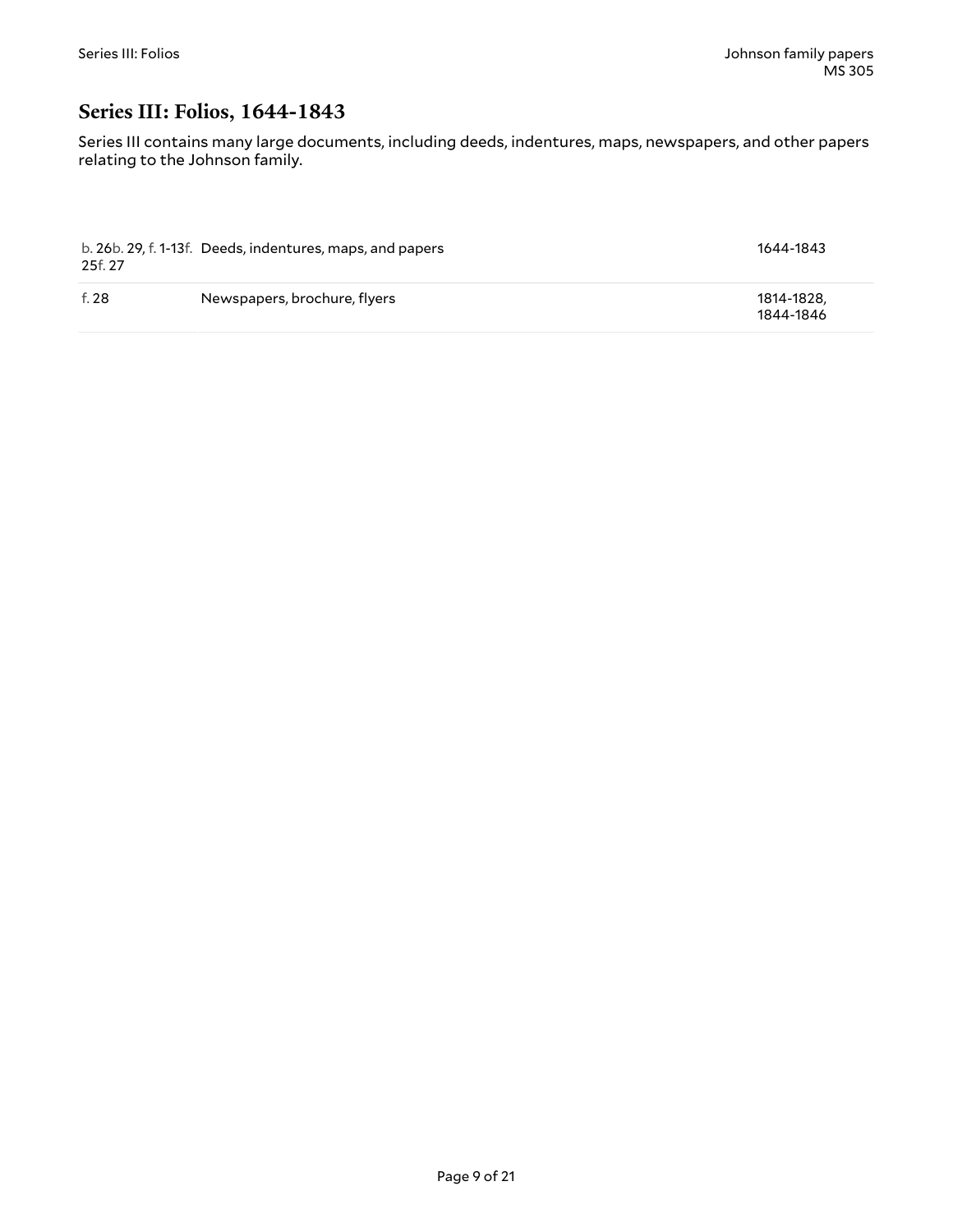#### <span id="page-9-0"></span>**Accession 2003-M-084: Additional materials, 1631-1918**

The addition is mostly comprised of correspondence, but includes financial documents, photographs, and books. Approximately ninety percent of the correspondence is letters between Katharine L. Bayard Johnson of Paris, France, and her uncle, William Johnson, and her aunt, Anna Bellamy Johnson of Dorchester, Massachusetts. The letters document family and personal matters, such as health; relationships; and travels in Spain, France, Switzerland, Germany, Austria, Italy and England; as well as Katharine's activities as a freelance artist in Paris. There are also Katharine's notes on Parisian theaters, novelists, salons, and cultural life in general. There are notes by Anna Bellamy on Northeastern United States cultural life. A good portion of the correspondence is devoted to business matters, including management of the Johnson estate, family investments, Katharine's inheritance, and exhibition and sales of her paintings and artwork. [Correspondence between Katharine L. Bayard Johnson and her aunt Anna Bellamy Johnson for the years 1897-1900 is microfilmed and available at the Smithsonian Archives of American Art.]

|                | Correspondence                                                             |                       |
|----------------|----------------------------------------------------------------------------|-----------------------|
| b. 1, f. 1     | 1789<br>English                                                            | 1789                  |
| b. 1, f. 2     | 1792-1793                                                                  | 1792-1793             |
| b. 1, f. 3     | 1793-1798, undated                                                         | 1793-1798,<br>undated |
| b. 1, f. 4     | 1804-1864                                                                  | 1804-1864             |
| b. 1, f. 5     | 1866-1869                                                                  | 1866-1869             |
| b. 1, f. 6     | 1870, 1872                                                                 | 1870, 1872            |
| b. 1, f. 7-8   | 1873<br>English                                                            | 1873                  |
| b. 1, f. 9-11  | 1874<br>English                                                            | 1874                  |
| b. 1, f. 12-13 | 1875<br>English                                                            | 1875                  |
| b. 2, f. 14-25 | 1876-1886, undated                                                         | 1876-1886,<br>undated |
| b. 3, f. 26-32 | 1887-1893                                                                  | 1887-1893             |
|                | 1889 correspondence includes letter regarding the Woolsey funeral at Yale. |                       |
| b. 4, f. 33-42 | 1894-1902, undated                                                         | 1894-1902,<br>undated |
| b. 5, f. 43-47 | 1903-1905, undated                                                         | 1903-1905,            |
|                | Includes fragments.                                                        | undated               |
| b. 6, f. 48    | Biographical and genealogical                                              | Undated               |
| b. 6, f. 49    | Financial                                                                  | 1872-1918             |
| b. 6, f. 50    | Photographs                                                                | Undated               |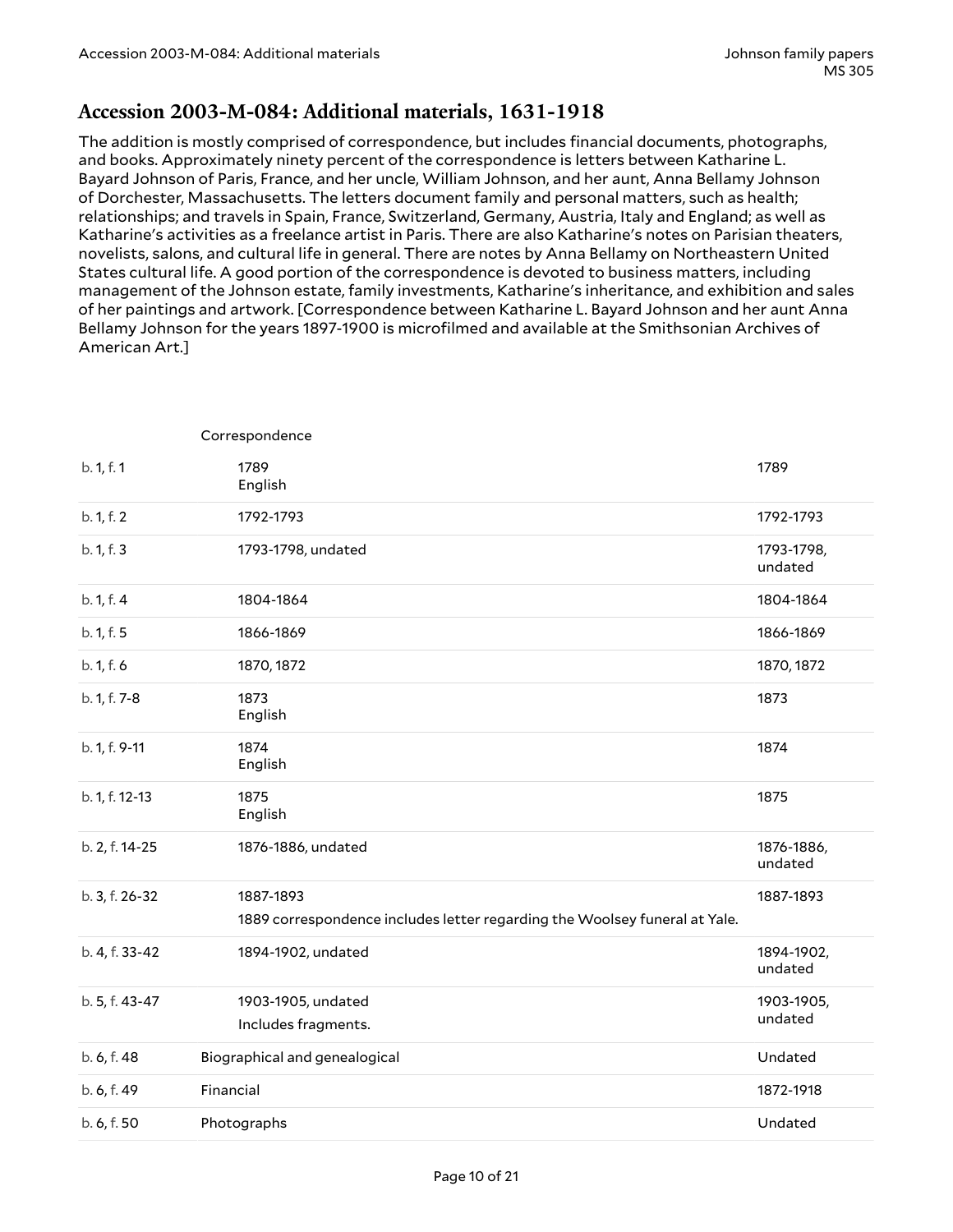| b. 6, f. 51 | Miscellaneous                                                                                                                                                                                                                                                                             | 1873-1883 |
|-------------|-------------------------------------------------------------------------------------------------------------------------------------------------------------------------------------------------------------------------------------------------------------------------------------------|-----------|
|             | <b>Books</b>                                                                                                                                                                                                                                                                              |           |
| b. 7, f. 52 | Cicero, M. T. Epistolae Selectae, London                                                                                                                                                                                                                                                  | 1657      |
| b. 7, f. 53 | [Nicolle, M.?] Epigrammatum Delectus ex omnibus tum veteribus, tum<br>recentioribus Poetis, London<br>English                                                                                                                                                                             | 1683      |
| b. 7, f. 54 | Pareus, Daniel. Titi Lucretii Cari Philosophi et Poetae antiquissimi De Rerum<br>Natura Libri Sex [also includes Lucretius' Vita, Testimonia, and excerpts<br>from Scipion Capicio's De Principiis Rerum; and from Aonius Palearis' De<br>Animorum Immortalitate Liber Primus], Frankfurt | 1631      |
| b. 7, f. 55 | Milton, John. Paradise Lost, London                                                                                                                                                                                                                                                       | 1751      |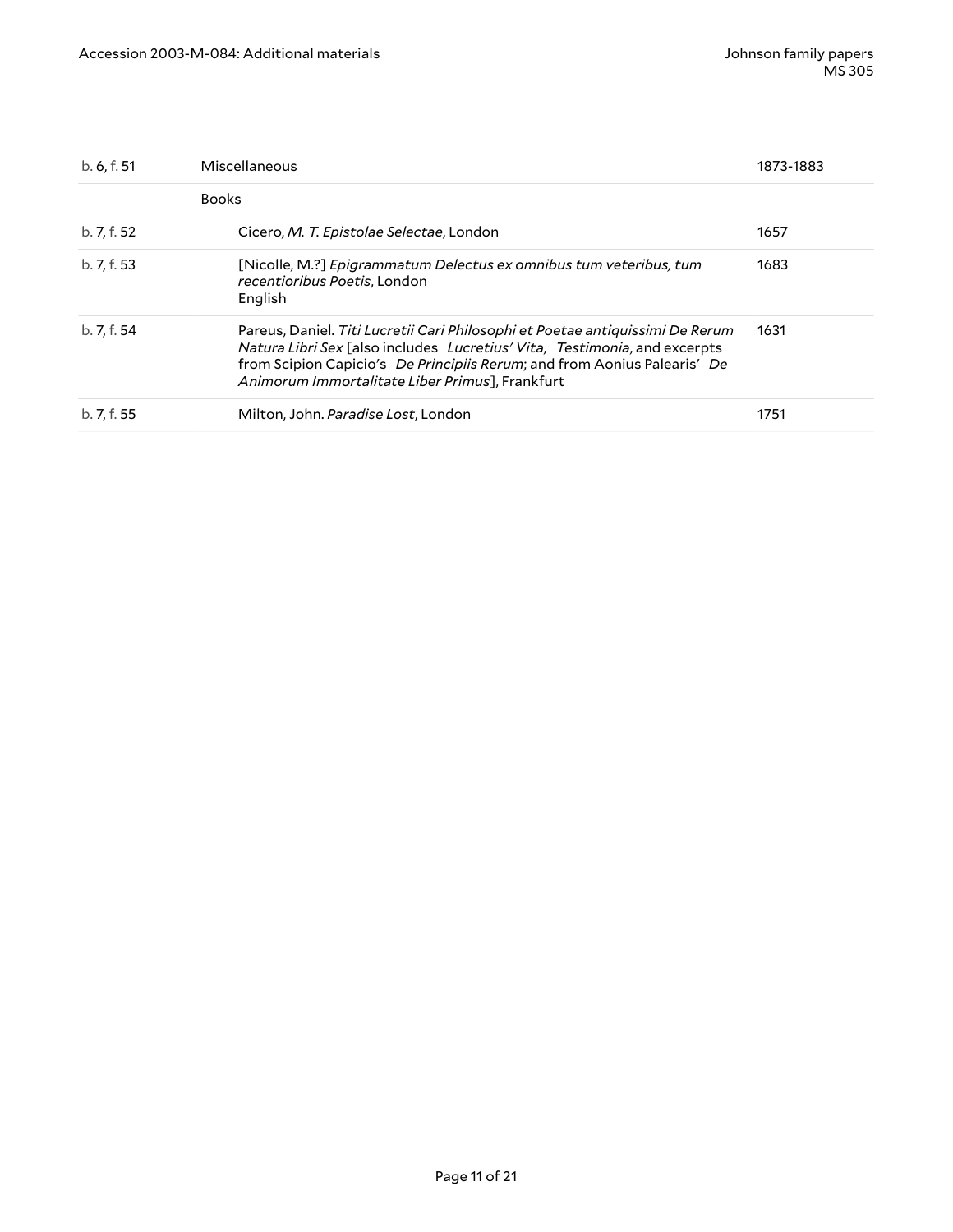#### <span id="page-11-0"></span>**Accession 2004-M-091: Additional materials, 1788-1907**

The addition contains mostly personal papers, correspondence, and photographs of various members and relatives of the Johnson family. The materials are arranged in alphabetical order by family member's last name.

Correspondence comprises the majority of the material in the folders, followed by travel notes and diaries (Charles Frederick and Robert Charles Johnson), and estate management documents (George Hoadley, William Samuel Johnson, Augustus Hillhouse). In addition, almost every folder contains obituary clippings providing biographical information on the individual. One folder at the end of the inventory contains photocopies of photographs of most of the family members represented in this accession.

| b. 1, f. 1  | Alden, Roger                                                                                                                                                                                                                                                                     | 1796-1806 |
|-------------|----------------------------------------------------------------------------------------------------------------------------------------------------------------------------------------------------------------------------------------------------------------------------------|-----------|
| b. 1, f. 2  | Burritt, Delphine R.                                                                                                                                                                                                                                                             | 1876-1877 |
| b. 1, f. 3  | Cox, John Redeman                                                                                                                                                                                                                                                                | 1840      |
| b. 1, f. 4  | Devereux, Catherine A. Johnson                                                                                                                                                                                                                                                   | 1832-1835 |
| b. 1, f. 5  | Dwight, Henry Edwin                                                                                                                                                                                                                                                              | 1823-1824 |
| b. 1, f. 6  | Hillhouse, Augustus                                                                                                                                                                                                                                                              | 1831-1847 |
| b. 1, f. 7  | Hoadley, George                                                                                                                                                                                                                                                                  | 1870      |
| b. 1, f. 8  | Houston, M.                                                                                                                                                                                                                                                                      | 1805      |
| b. 1, f. 9  | Johnson [nee Bellamy], Anna Muirson                                                                                                                                                                                                                                              | 1855-1856 |
| b. 1, f. 10 | Johnson, Charles Frederick<br>His personal letters from October 1830 to July 1831 include eyewitness reports<br>and reflections on the aftermath of the French Revolution of 1830. He also<br>invented the circular combination safe locks and the atmospheric docks for lifting | 1827-1831 |
|             | vessels.                                                                                                                                                                                                                                                                         |           |
| b. 1, f. 11 | Johnson, Laura Winthrop                                                                                                                                                                                                                                                          | 1863      |
|             | Johnson, Robert Charles                                                                                                                                                                                                                                                          |           |
| b. 1, f. 12 | Travel notes and letters on Europe during the Napoleonic wars, and essays<br>on the history of ancient Rome and Italy                                                                                                                                                            | 1793-1830 |
| b. 1, f. 13 | Travel diary that contains notes on the first French Revolution, the impact of 1792-1793<br>the revolution on Italy, and the history of Rome                                                                                                                                     |           |
| b. 1, f. 14 | Johnson, Samuel William<br>Contains correspondence with his brother, Robert Charles Johnson, with notes<br>regarding the French Revolution.                                                                                                                                      | 1793      |
| b. 1, f. 15 | Johnson, Sarah Dwight Woolsey                                                                                                                                                                                                                                                    | 1834-1839 |
| b. 1, f. 16 | Johnson, William Samuel [estate management book]                                                                                                                                                                                                                                 | 1826-1832 |
| b. 1, f. 17 | Verplanck, Elizabeth Johnson                                                                                                                                                                                                                                                     | 1788      |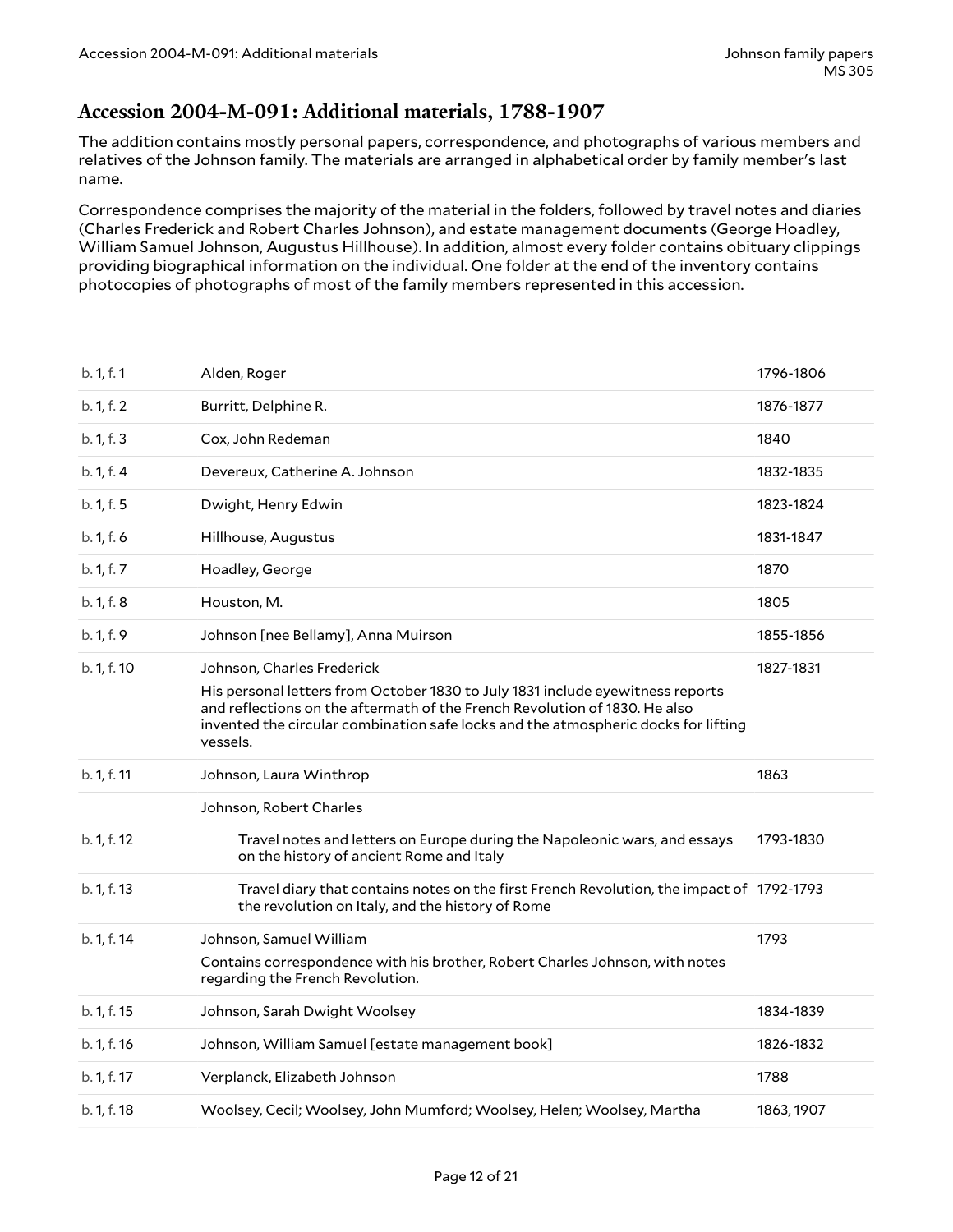| b. 1. f. 19 | Woolsey, Theodore Dwight   | 1828, 1858 |
|-------------|----------------------------|------------|
| b. 1, f. 20 | Photocopies of photographs | Undated    |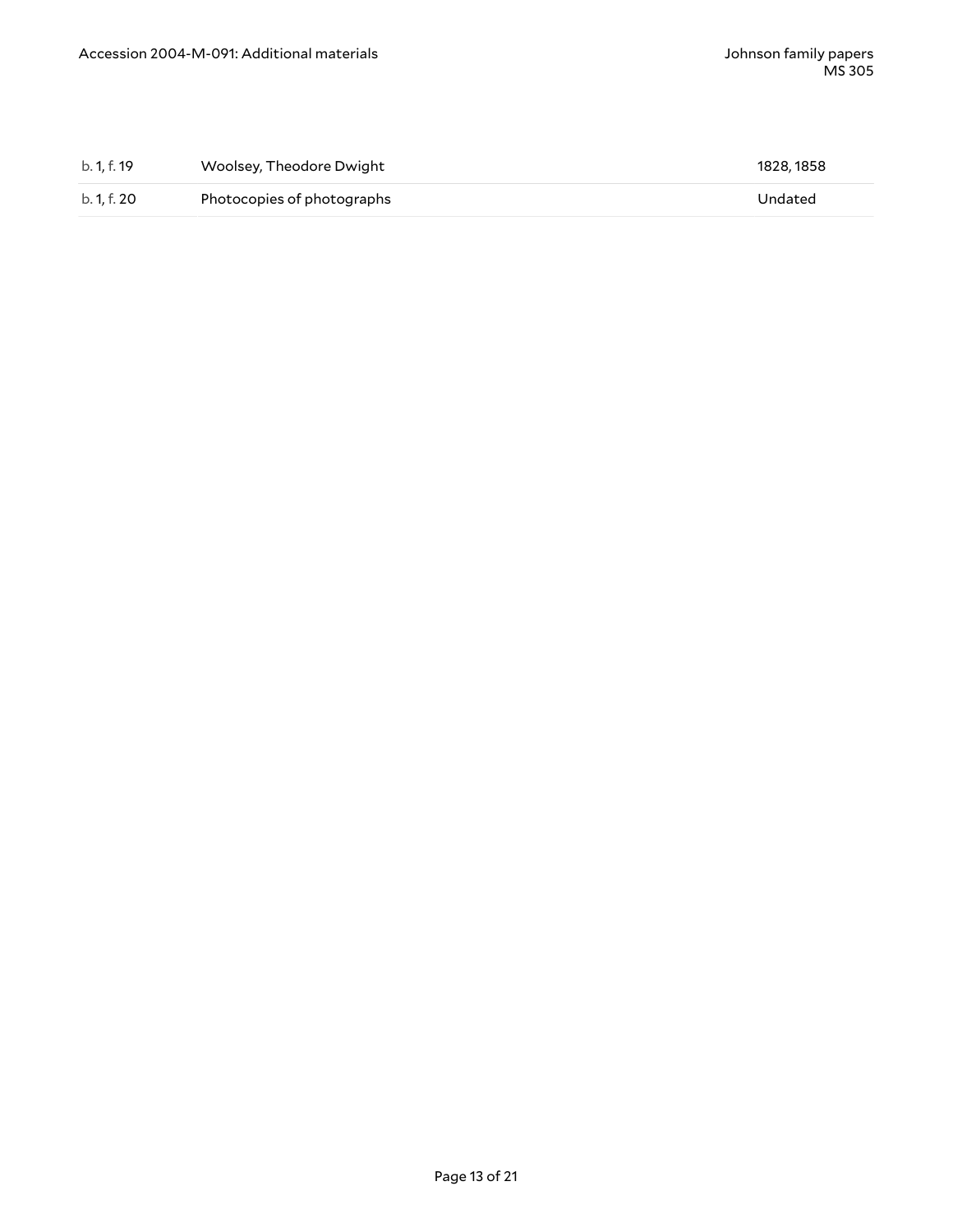### <span id="page-13-0"></span>**Accession 2005-M-107: Additional materials, 1795-1915**

The accession is arranged alphabetically. It includes correspondence between members and friends of the Johnson family; journals of Johnson family members; and twelve sketch books of Katharine Livingston Bayard Johnson. The sketches are in pencil and ink and were created on a trip to Europe and North Africa.

| b. 1, f. 1     | Bellamy, Anna Muirson Johnson [1839-1922]                            | 1891-1906,<br>undated   |
|----------------|----------------------------------------------------------------------|-------------------------|
| b. 1, f. 2     | Berdan, David                                                        | 1826, [1867?]           |
| b. 1, f. 3     | Hermance, Agnes                                                      | undated                 |
| b. 1, f. 4     | Genealogy                                                            | Undated                 |
| b. 1, f. 5-6   | Johnson, Charles Frederick [1804-(1882)]                             | 1827-1849,<br>undated   |
| b. 1, f. 7-8   | Johnson, Charles Frederick [1836-1931]                               | 1904-1915,<br>undated   |
| b. 1, f. 9     | Johnson, Frances [1804-1882]                                         | 1833                    |
|                | Johnson, Katharine Livingston Bayard [1845-1906]                     |                         |
| b. 1, f. 10    | Correspondence                                                       | Undated                 |
| b. 1, f. 10    | Quotations [possibly a journal]                                      | Undated                 |
| b. 1, f. 11    | Record of books read                                                 | 1864-1868,<br>1887-1894 |
|                | Sketchbooks                                                          |                         |
| b. 1, f. 12-16 | [France]<br>English                                                  | 1879-1893               |
| b. 2, f. 17-23 | [France, Morocco, and Gibraltar]<br>English                          | 1898-1899,<br>undated   |
| b. 2, f. 24    | Johnson, Robert Charles [1766-1806]                                  | 1795-1805,<br>undated   |
|                | Johnson, Sarah Dwight Woolsey [1805-1870; includes will and journal] | 1823, undated           |
| b. 2, f. 25    | Correspondence                                                       | Undated                 |
| b. 2, f. 25    | Will                                                                 | 1856                    |
| b. 2, f. 26-27 | Journals                                                             | 1823, 1833              |
| b. 2, f. 28    | Photographs of Johnson and Woolsey families                          | Undated                 |
| b. 2, f. 29    | Woolsey, William Walton                                              | 1838                    |
| b. 2, f. 30    | Miscellaneous                                                        | Undated                 |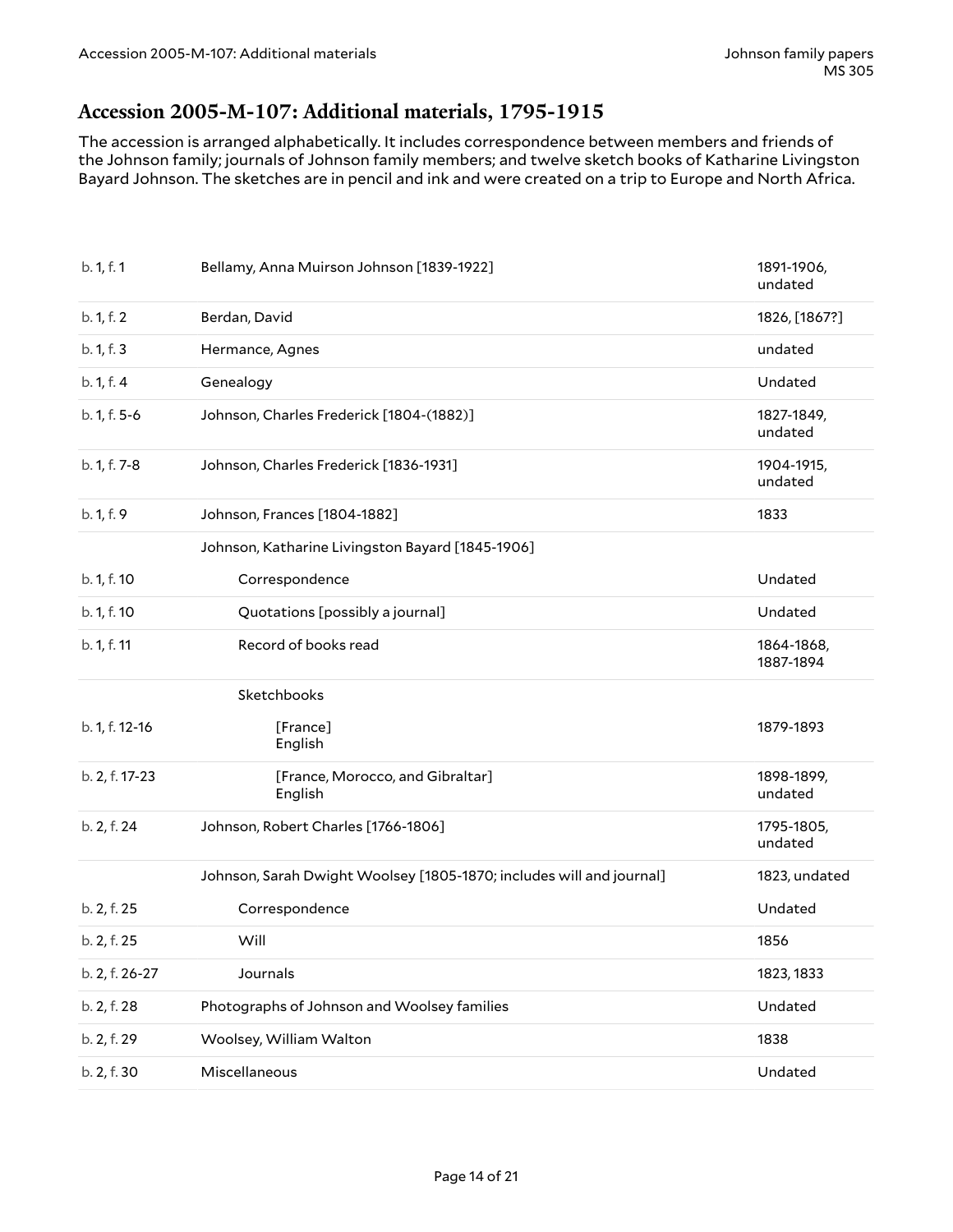# <span id="page-14-0"></span>**Accession 2006-M-078: Additional materials, 1871-1886**

| b.1 | "Record of books read. No. 3" of Katharine Livingston Bayard Johnson | 1871           |
|-----|----------------------------------------------------------------------|----------------|
|     | English                                                              | September-1886 |
|     |                                                                      | December       |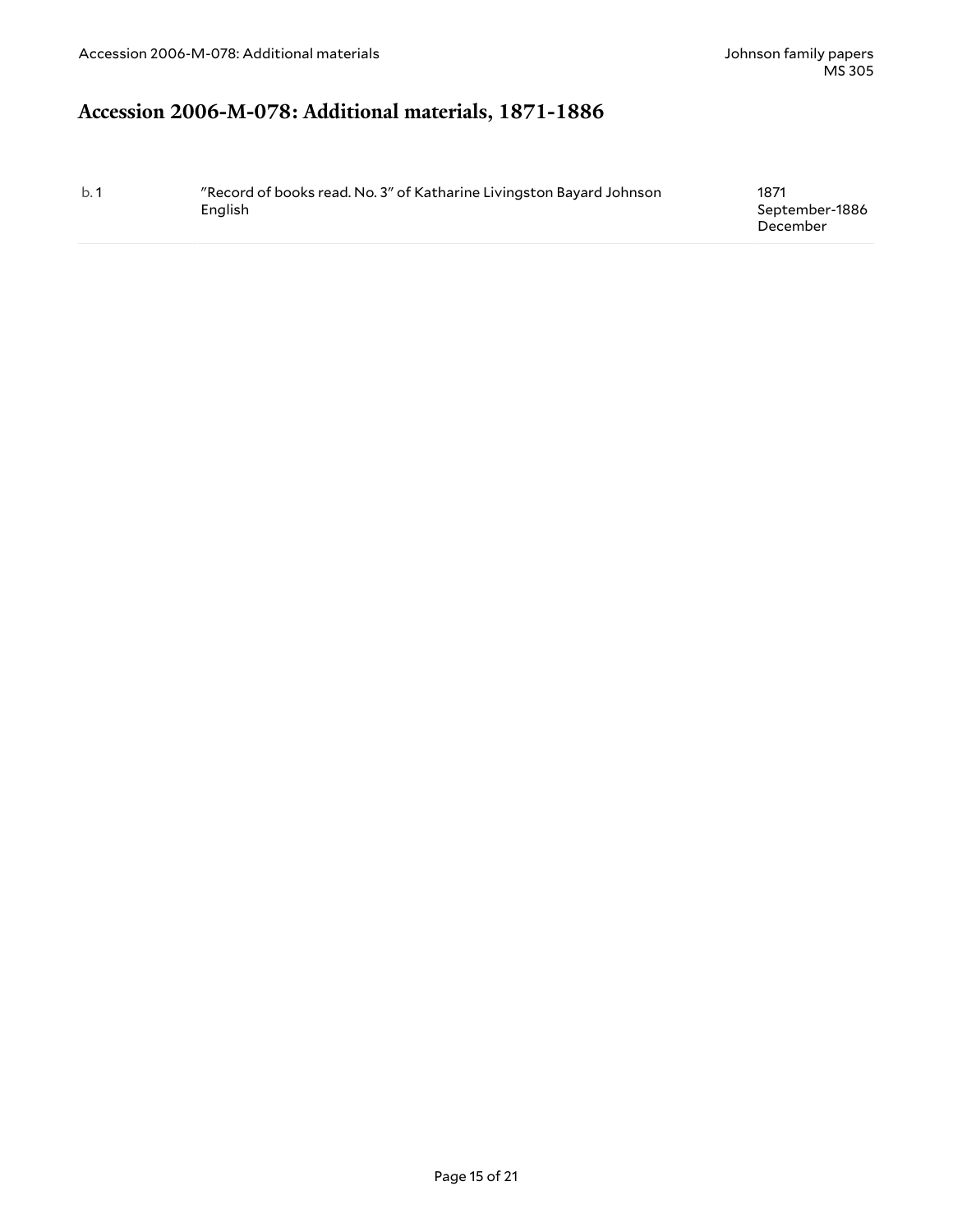# <span id="page-15-0"></span>**Accession 2007-M-048: Additional materials, 1869-1894**

|            | Correspondence                                                                                      |                                 |
|------------|-----------------------------------------------------------------------------------------------------|---------------------------------|
| b. 1, f. 1 | Johnson, Katharine Livingston Bayard: letter regarding funeral of French<br><b>President Carnot</b> | 1894 July 6                     |
|            | The letter is a copy in sister Anna Muirson Johnson Bellamy's handwriting.                          |                                 |
| b. 1, f. 2 | Johnson, Sarah Dwight Woolsey: diary<br>Sister of Yale President Theodore Dwight Woolsey.           | 1869<br>August-1870<br>February |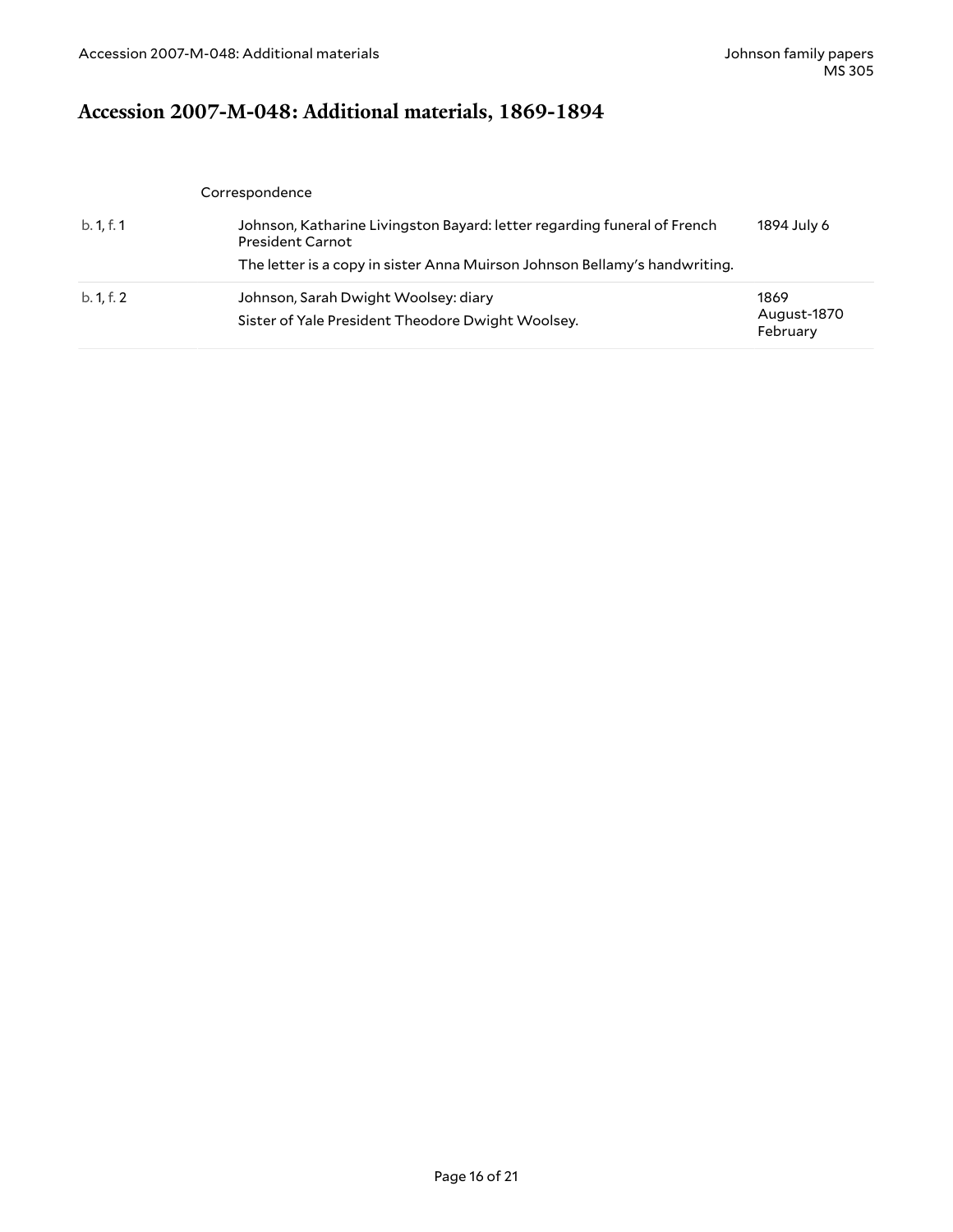# <span id="page-16-0"></span>**Accession 2008-M-074: Additional materials, 1833-1987**

| b. 1, f. 1   | Account books kept by Sarah Dwight Woolsey Johnson (1803-1870)                                                                                           | 1864-1870                                 |
|--------------|----------------------------------------------------------------------------------------------------------------------------------------------------------|-------------------------------------------|
|              | Correspondence                                                                                                                                           |                                           |
| b. 1, f. 2   | Johnson, Charles Frederick (1836-1931), to Anna Muirson Johnson Bellamy                                                                                  | 1898, 1901                                |
| b. 1, f. 3-4 | Johnson, Katharine Livingston Bayard, to sister Anna Muirson Johnson<br>Bellamy                                                                          | 1888, 1891-1900                           |
| b. 1, f. 5   | Johnson, Sarah Dwight Woolsey, to family members                                                                                                         | 1833, 1841-1842,<br>1869-1870,<br>undated |
| b. 1, f. 6   | Johnson, Susanna Leverett Batcheller, to Anna Muirson Johnson Bellamy                                                                                    | 1900, 1909                                |
| b. 1, f. 7-8 | Johnson, William Woolsey, to sister Anna Muirson Johnson Bellamy                                                                                         | 1898-1918                                 |
| b. 1, f. 9   | "A Short History of the Woolsey Family for the Descendants of Theodore<br>Salisbury Woolsey, Jr., and his Brother Heathcote Muirson Woolseyl"<br>English | 1987                                      |
| b. 1, f. 10  | Notebook, written in French, of Katharine Livingston Bayard Johnson<br>Includes calling card and advertisement.                                          | 1879, 1900,<br>undated                    |
| b. 1, f. 11  | Poetry by Anna Muirson Johnson Bellamy                                                                                                                   | 1850, 1853                                |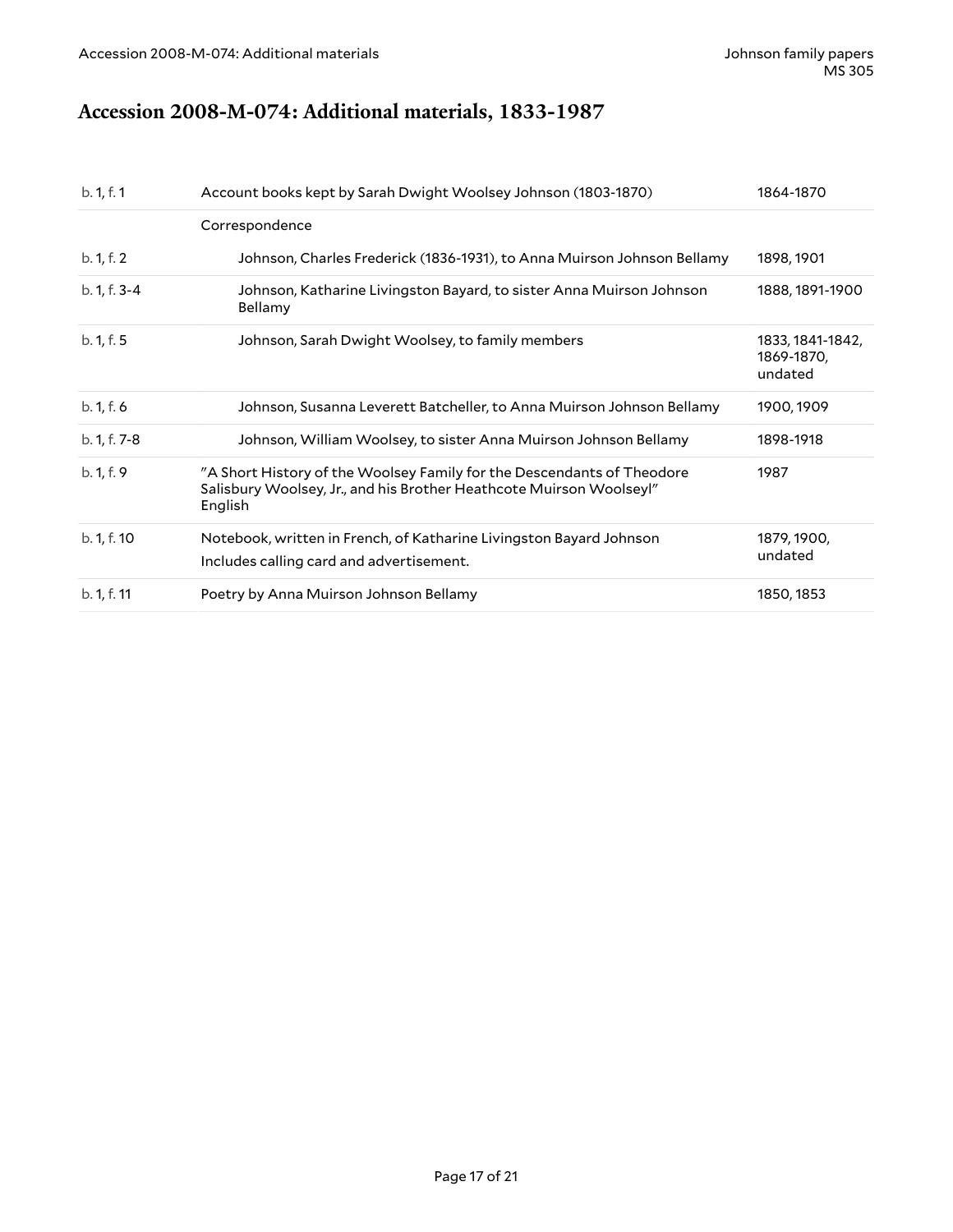# <span id="page-17-0"></span>**Accession 2009-M-078: Additional materials, Circa 1800s-1916**

|            | Corrrespondence                                                                                                                                                                        |                           |
|------------|----------------------------------------------------------------------------------------------------------------------------------------------------------------------------------------|---------------------------|
| b. 1, f. 1 | Carmalt, Laura Woolsey Johnson, to Anna Muirson Johnson Bellamy                                                                                                                        | 1905-1916                 |
| b. 1, f. 2 | Devereux, Catherine A. Johnson, to brother Charles Frederick Johnson<br>Includes photocopy of "Journal of a Secesh Lady: The Diary of Catherine Ann<br>Devereux Edmondston 1860-1866." | 1828 April 29             |
| b. 1, f. 3 | Devereux, Thomas P., to Charles Frederick Johnson                                                                                                                                      | 1826, 1839, 1849,<br>1868 |
| b. 1, f. 4 | Johnson, Charles Frederick, to daughter Anna Muirson Johnson                                                                                                                           | 1854 January 25           |
| b. 1, f. 5 | Johnson, Sarah Dwight Woolsey, primarily letters to her husband, Charles<br>Frederick Johnson                                                                                          | 1839-1868                 |
| b. 1, f. 6 | Document explaining settlement of debts owed by Samuel Wells                                                                                                                           | Circa 1800s               |
|            | Possibly written by William Samuel Johnson, son of Samuel Johnson.                                                                                                                     |                           |
| b. 1, f. 7 | "Record of the Johnson Family"<br>English                                                                                                                                              | Circa 1800s               |
|            | Believed to have been written by Katharine Livingston Bayard Johnson<br>$(1845-1906).$                                                                                                 |                           |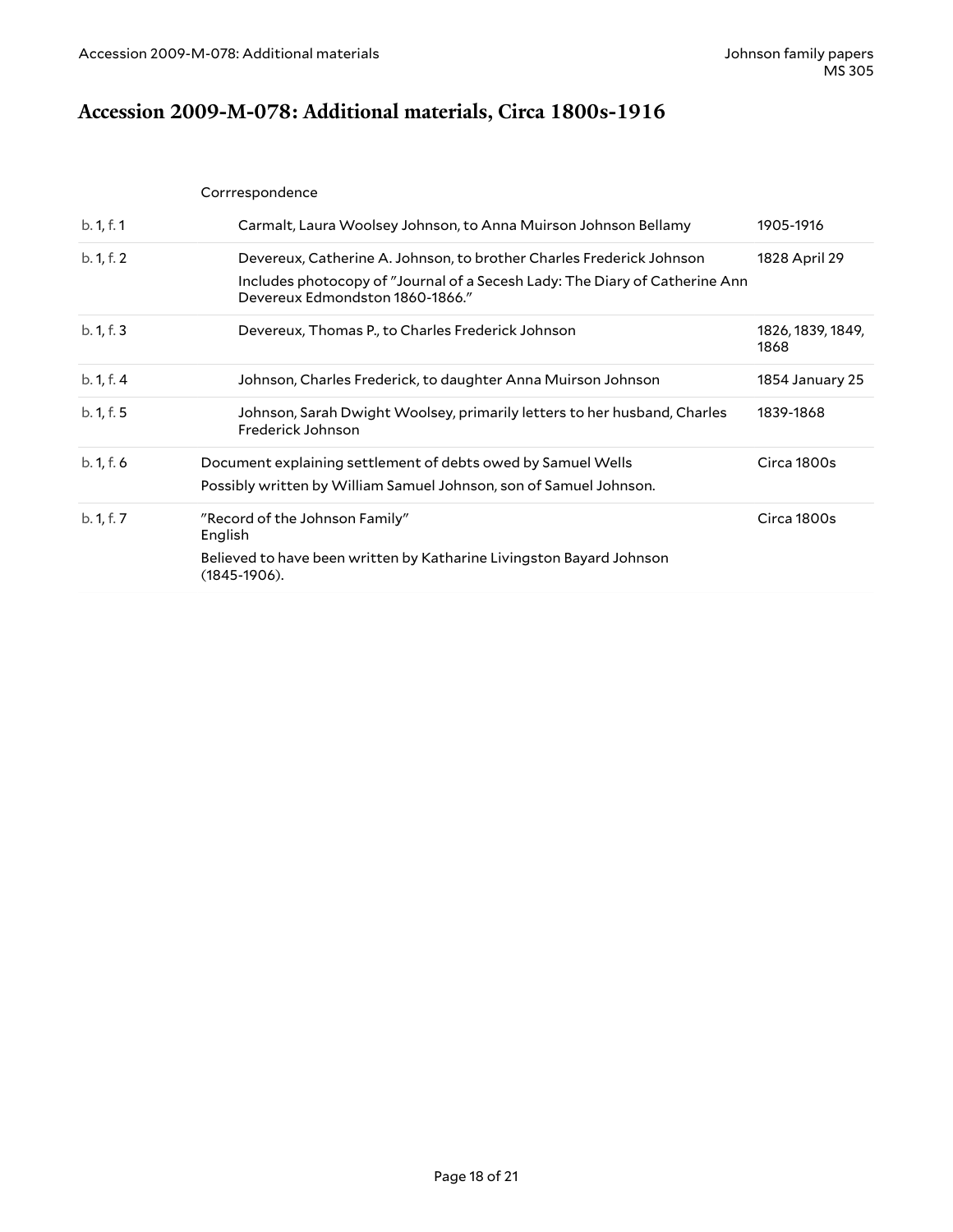# <span id="page-18-0"></span>**Accession 2013-M-011: Additional materials, 1785-2010**

This accession consists of photographs, an account book, and genealogy.

| b. 1, f. 1     | Multi-generational account book, 1857-1923                                                               | 1857-1923 |
|----------------|----------------------------------------------------------------------------------------------------------|-----------|
| b. 1, f. 2     | Livingston family genealogy by Margaret S. Rutgers                                                       | 1841      |
| b. 1, f. 3-14  | Photographs of eighteenth-century documents related to William Samuel<br>Johnson                         | 1785-1798 |
| $b. 2, f. 1-2$ | Photographs of New Haven, Yale University, and other Connecticut towns by<br><b>Robert Bayard Severy</b> | 2005-2010 |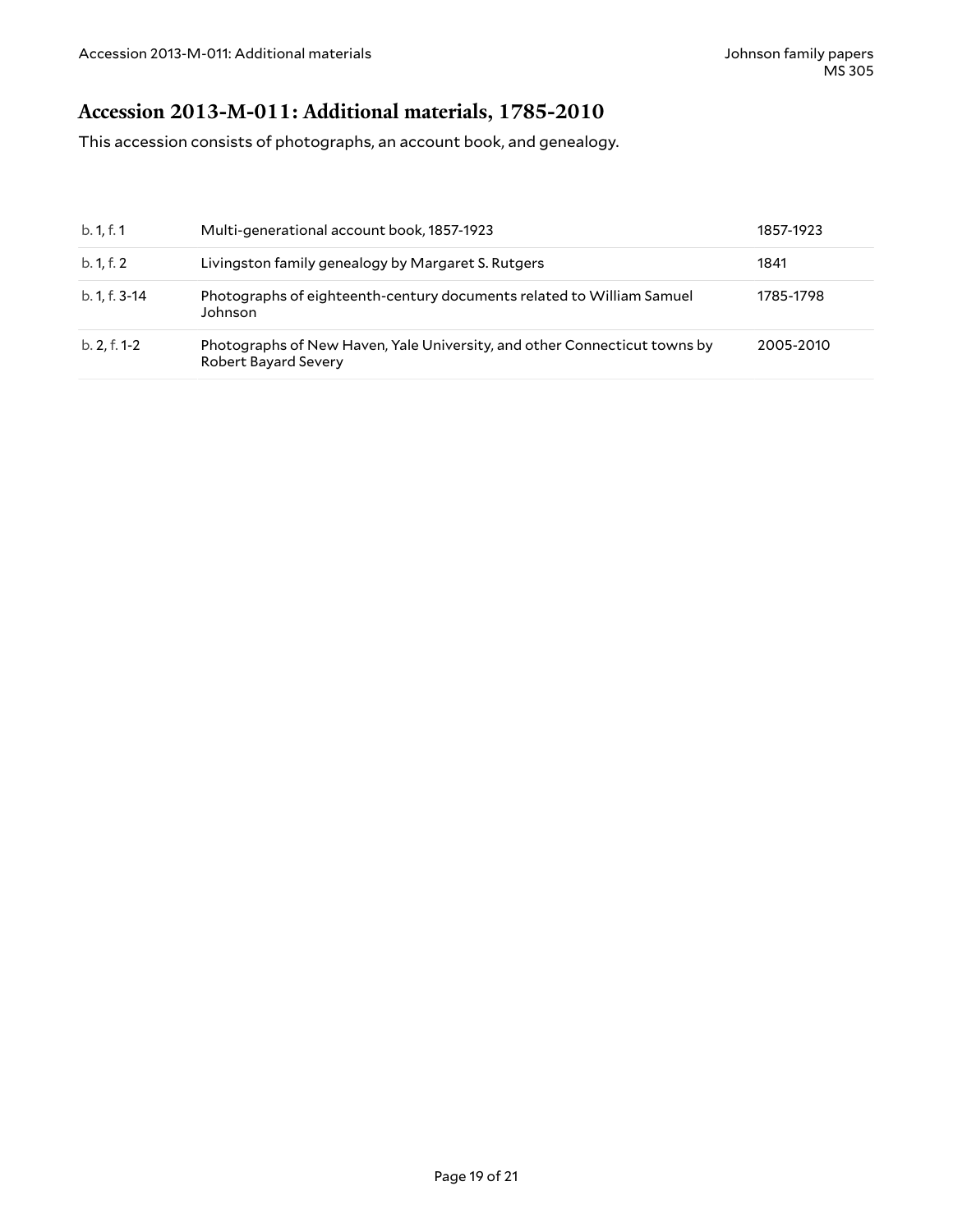#### <span id="page-19-0"></span>**Accession 2020-M-0019: Additional materials, 1906, 2014-2017**

Letters written to Anna Muirson Johnson Bellamy (1839-1922) upon the death of her sister, Katherine Livingston Bayard Johnson (1845-1906), 1906. Also includes four volumes on the history of the Cedar Grove Cemetery in Dorchester, Massachusetts and photographs of Grove Street Cemetery and Connecticut by Robert Bayard Severy.

| b. 1, f. 1   | Letters to Anna Muirson Johnson Bellamy upon the death of Katherine Livingston<br>Bayard Johnson | 1906        |
|--------------|--------------------------------------------------------------------------------------------------|-------------|
| b. 1, f. 2-3 | Guides to Cedar Grove Cemetery, Dorchester, Massachusetts                                        | 2014-2017   |
| b. 2, f. 1   | Grove Street Cemetery photographs by Robert Bayard Severy                                        | Circa 2010s |
| b. 1, f. 2   | Grove Street Cemetery and Connecticut photographs by Robert Bayard Severy                        | Circa 2010s |